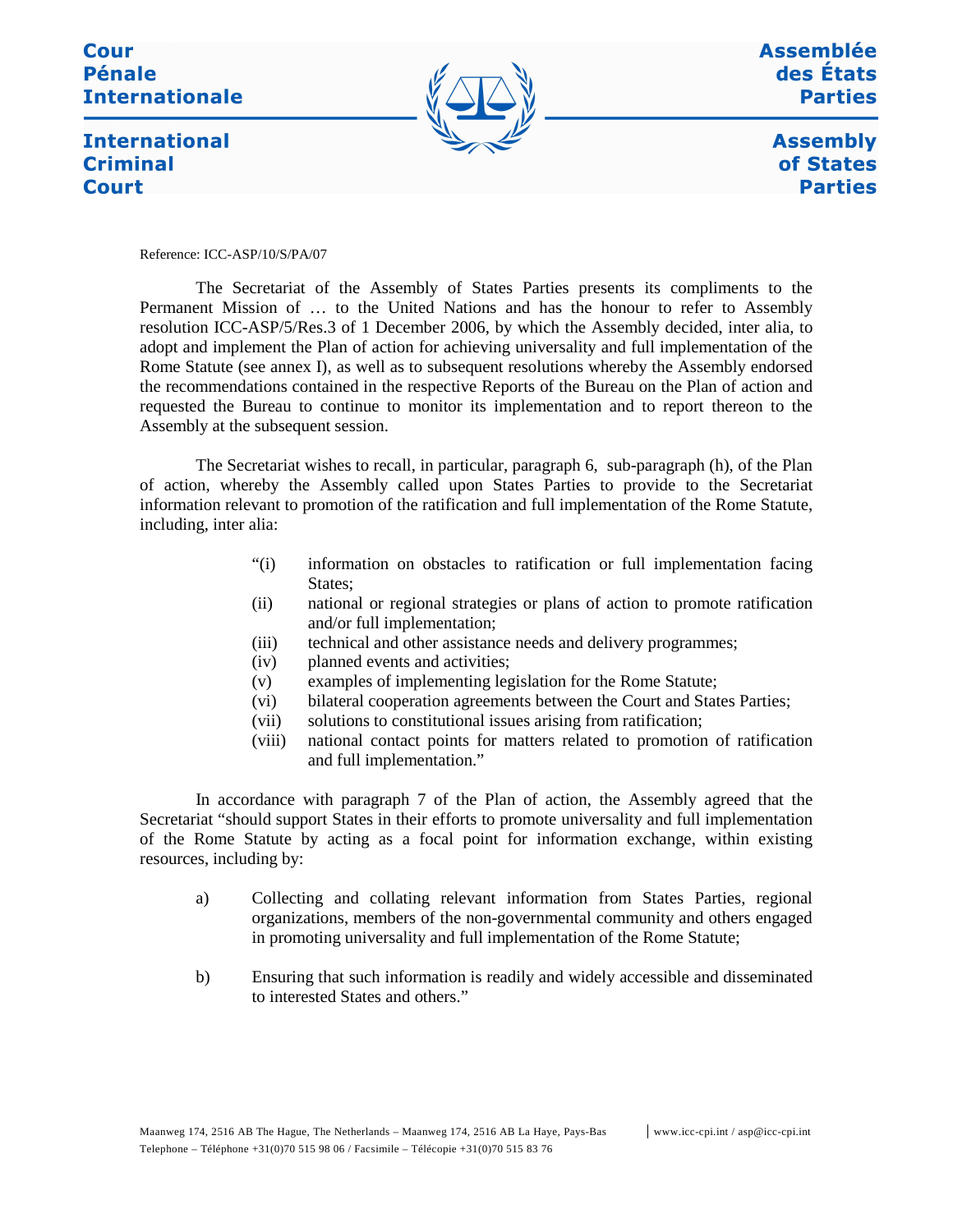The Secretariat therefore requests that States Parties convey, by 30 September 2011, the information referred to in paragraph 6, sub-paragraph (h), of the Plan of action and annex II hereto.

The Secretariat wishes to note that information submitted will be made public, unless a specific indication is made of the parts of the submission which are to be considered confidential.

This information should be communicated through the diplomatic channel to the Secretariat of the Assembly of States Parties, Room C-0458, Maanweg 174, 2516 AB The Hague, The Netherlands (or via fax to +31 70 515 8376 or via e-mail to asp@icc-cpi.int). If feasible, the Secretariat would appreciate receiving digital versions of the information.

The Hague, 7 February 2011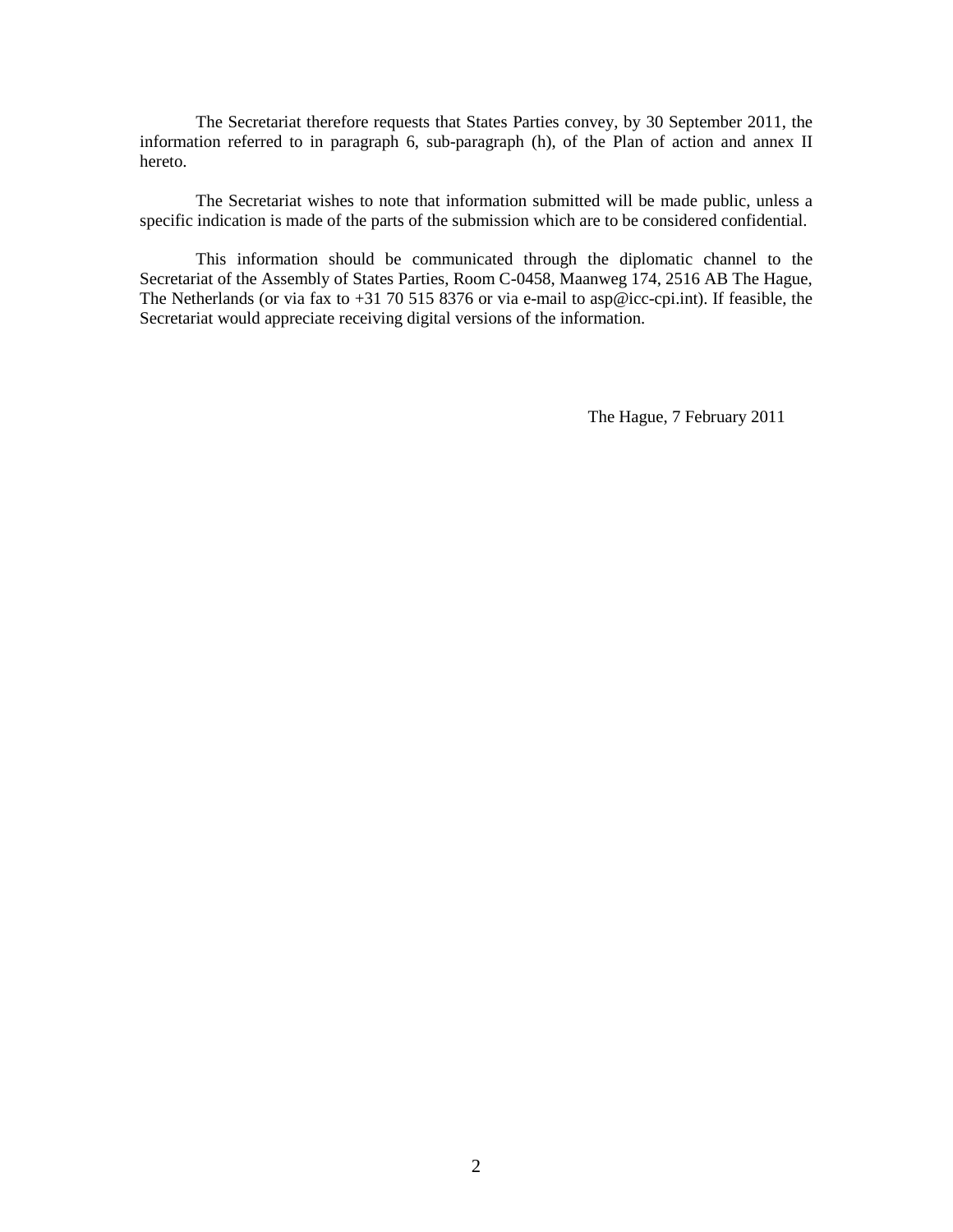# **Annex I**

# **Plan of action of the Assembly of States Parties for achieving universality and full implementation of the Rome Statute of the International Criminal Court**

## **Objectives**

1. Universality of the Rome Statute of the International Criminal Court is imperative if we are to end impunity for the perpetrators of the most serious crimes of international concern, contribute to the prevention of such crimes, and guarantee lasting respect for and enforcement of international justice.

2. Full and effective implementation of the Rome Statute by all States Parties is equally vital to the achievement of these objectives.

## **States Parties**

 $\overline{a}$ 

3. States Parties have the primary responsibility for promoting the objectives set out in paragraphs 1 and 2 above. States should make full use of the political, financial and technical means at their disposal to continue and strengthen their efforts to achieve these objectives.

4. To this end, States Parties should proactively promote universality and full implementation, including through bilateral and regional relationships, such as by developing initiatives that focus on neighbouring States and on the regions, subregions or other groupings to which they belong, as well as on the particular obstacles faced by those States, regions, subregions or groupings.

5. In addition, States Parties should deepen their own commitment to the Court and to the Rome Statute so as to ensure a strong, effective and efficient institution and thereby encourage other States to join.

6. States Parties' efforts should include:

(a) Direct political and other contacts with relevant States, regional groups or regional organizations with the objective of fostering political will and support for ratification and full implementation of the Rome Statute;

(b) Where appropriate, efforts to seek an agenda item on the Court in any bilateral contacts, including at the highest levels, with non-States parties;

<sup>&</sup>lt;sup>1</sup> Official Records of the Assembly of States Parties to the Rome Statute of the International Criminal Court, Fifth session, The Hague, 23 November to 1 December 2006 (International Criminal Court publication, ICC-ASP/5/32), part III, resolution ICC-ASP/5/Res.3, annex I.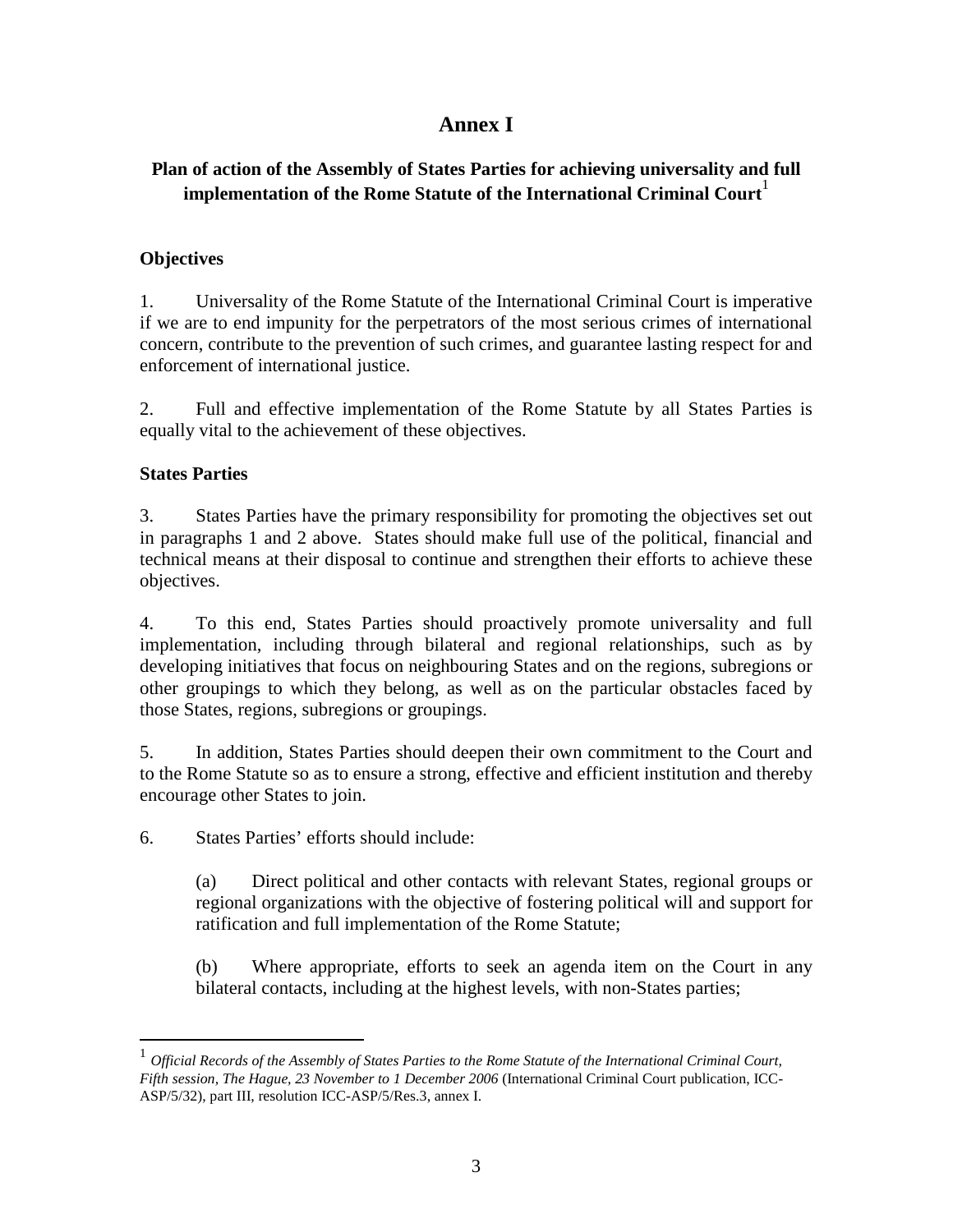(c) Ratification and full implementation of the Agreement on the Privileges and Immunities of the International Criminal Court and encouragement of its ratification and implementation by other States not yet parties to the Agreement;

(d) Providing technical or financial assistance to States wishing to become Parties to the Rome Statute as well as to States and other entities wishing to promote its universality;

(e) Convening and supporting seminars, conferences and other national, regional or international events aimed at promoting ratification and full implementation of, and support for, the Rome Statute;

(f) Wide dissemination of information about the Court and its role, including by giving consideration to inviting representatives of the Court or the Secretariat of the Assembly of States Parties to address national, regional and international events;

(g) Identification of a national contact point for matters related to promotion of the ratification and full implementation of the Rome Statute;

(h) Providing to the Secretariat of the Assembly of States Parties ("the Secretariat") information relevant to promotion of the ratification and full implementation of the Rome Statute, including, inter alia:

- (i) Information on obstacles to ratification or full implementation facing States;
- (ii) National or regional strategies or plans of action to promote ratification and/or full implementation;
- (iii) Technical and other assistance needs and delivery programmes;
- (iv) Planned events and activities;
- (v) Examples of implementing legislation for the Rome Statute;
- (vi) Bilateral cooperation agreements between the Court and States Parties;
- (vii) Solutions to constitutional issues arising from ratification;
- (viii) National contact points for matters related to promotion of ratification and full implementation.

(i) Full and effective implementation of the Rome Statute, including the duty to cooperate fully with the Court. To this end, any State facing difficulties with ensuring full implementation should identify its assistance needs promptly with a view to obtaining appropriate technical and/or financial assistance;

(j) Active participation in and support for the meetings and activities of the Assembly of States Parties and its subsidiary bodies, in order to, inter alia, promote attendance at Assembly meetings by other States Parties and those not yet parties.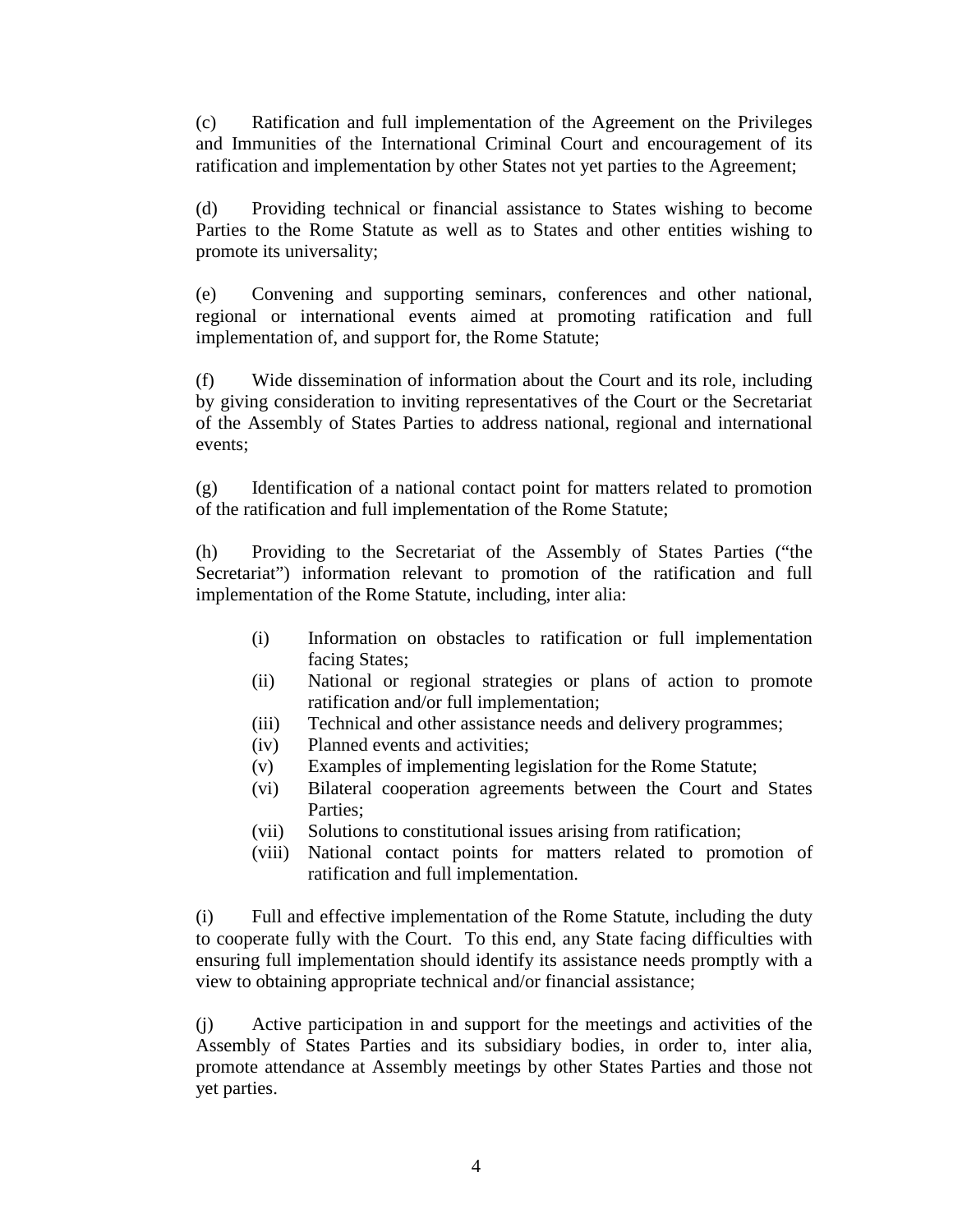#### **Secretariat of the Assembly of States Parties**

7. The Secretariat should support States in their efforts to promote universality and full implementation of the Rome Statute by acting as a focal point for information exchange, within existing resources, including by:

(a) Collecting and collating relevant information from States Parties, regional organizations, members of the non-governmental community and others engaged in promoting universality and full implementation of the Rome Statute;

(b) Ensuring that such information is readily and widely accessible and disseminated to interested States and others.

#### **Assembly of States Parties**

8. The Assembly, through its Bureau, should keep this plan of action under review, including by monitoring the status of ratifications of the Rome Statute, developments in the field of implementing legislation, and the range of obstacles to ratification and full implementation faced by States.